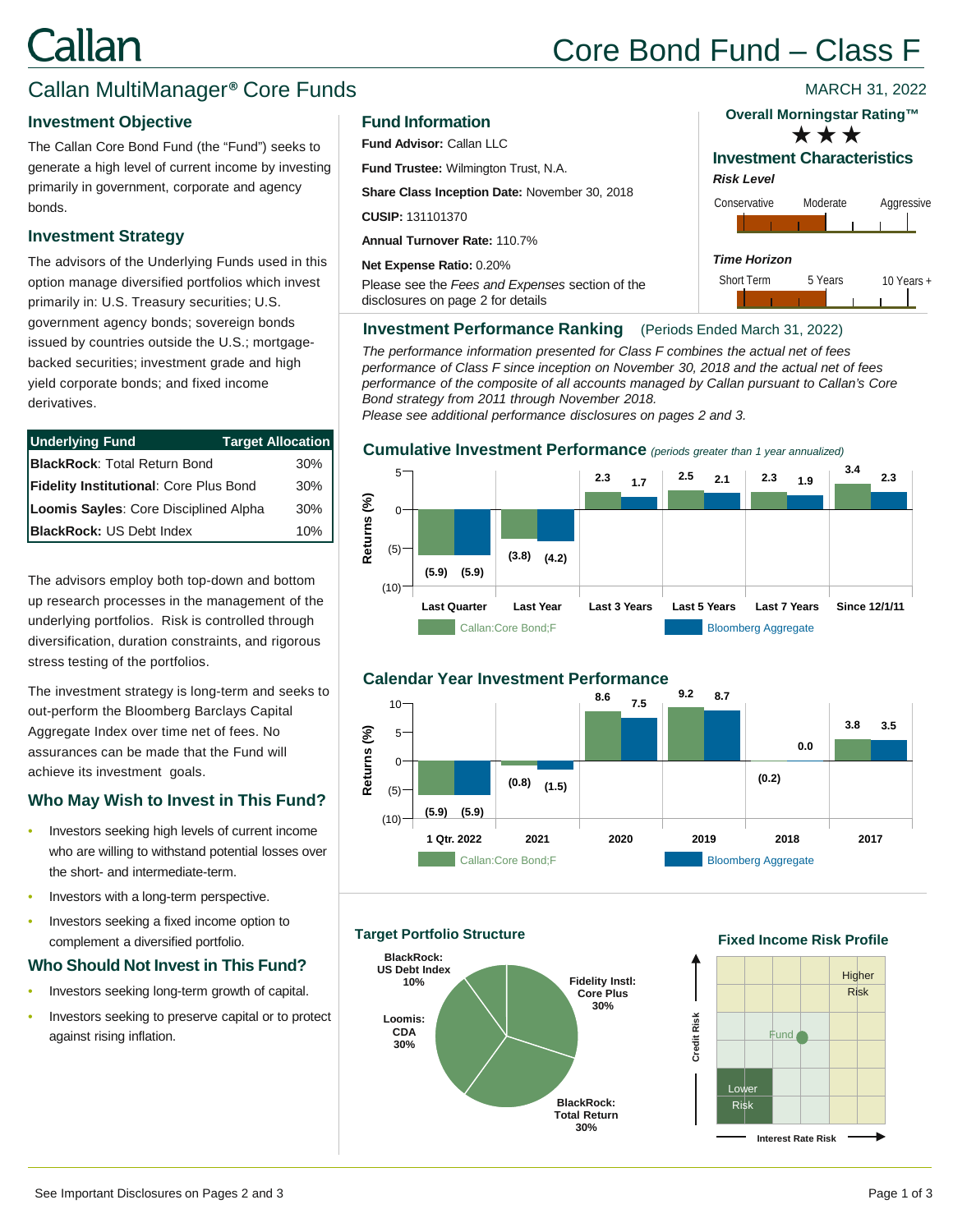## IMPORTANT DISCLOSURES

## **General Disclosures**

The Callan Core Bond Fund (the "Fund") is part of the Callan Open Architecture Trust, Trusteed by Wilmington Trust N.A. The Fund is advised by Callan LLC ("Callan"), a registered investment advisor. The Trustee maintains ultimate fiduciary authority over the management of, and investments made in, the Fund.

Callan MultiManager® Core Funds

The Fund invests in underlying mutual fund and collective trust investments (the "Underlying Funds"). The Underlying Funds and the target allocation to each Underlying Fund are summarized on the previous page.

Participation in the Fund is governed by a Declaration of Trust and terms of the participation materials which must be reviewed and signed by the plan sponsor in order to invest in the Fund.

The Fund is not a mutual fund and is not registered as an investment company under the Investment Company Act of 1940, as amended, and therefore does not have the protections provided by that Act. Neither the Securities and Exchange Commission nor any other regulatory body has approved or disapproved the Fund or passed upon the accuracy or adequacy of this Fact Sheet.

The Fund's portfolio is periodically rebalanced as needed to keep the percentage weights for the Underlying Funds close to their target weights. Additionally, the Trustee, in consultation with Callan and in the Trustee's discretion from time to time may change the composition of the portfolio. Potential changes may include the addition of Underlying Funds, the removal of Underlying Funds, changes in the target weights for the Underlying Funds, and changes in the rebalancing algorithm.

The Fund does not have a prospectus.

## **Performance Disclosures**

The performance information presented for Class F combines the actual performance of Class F since inception on November 30, 2018 and the actual performance of the composite of all accounts managed by Callan pursuant to Callan's Core Bond strategy from 2011 through November 2018. The Fund and the accounts included in the composite are managed pursuant to substantially similar investment strategies; however, Callan manages the accounts in the composite on a discretionary basis and Callan provides non-discretionary advice to the Trustee with respect to the Fund and the Trustee maintains ultimate authority to manage the Fund. Accordingly, the performance of the Fund may differ from the performance of the composite. The actual net of fees performance of the composite has been adjusted to include a reduction of 0.05% per annum to reflect the Trustee Fee and Other Expenses that the Fund will bear.

Figures for periods of less than one year are cumulative returns. All other figures represent annualized returns. Performance figures include the reinvestment of all dividends and any capital gains distributions. Past performance does not necessarily reflect the Fund's current management/fiduciary authority or the Fund's current expense level.

The Fund's benchmark is the **Bloomberg Barclays Aggregate Index**. This index measures the performance of the U.S. investment grade bond market. The index includes Treasury bonds, government agency bonds, mortgage-backed bonds, corporate bonds, and a small amount of U.S.-traded foreign bonds. An index is unmanaged and it is not possible to invest directly in an index. The Fund's portfolio contains securities that are not as diversified as the securities that compose the index.

The performance data shown represent past performance and should not be considered indicative of future results. Principal value and investment return will fluctuate. An investor's units when redeemed may be worth more or less than the original investment. Portfolio statistics for the Fund will change over time. The Fund is not FDIC-insured, may lose value and is not guaranteed by a bank or other financial institution.

#### **Fund Legal Structure**

The Fund is part of the Callan Open Architecture Trust, Trusteed by Wilmington Trust N.A. operated by the Trustee. The Trust is advised on a non-discretionary basis by Callan LLC ("Callan"), a registered investment advisor. The Trustee maintains ultimate fiduciary authority over the management of, and investments made in, the Fund. The Fund is not a mutual fund and is not registered as an investment company under the Investment Company Act of 1940, as amended.

#### **About the Fund's Advisor**

Founded in 1973, Callan is one of the largest independently-owned investment management and consulting firms in the United States. Headquartered in San Francisco, with offices across the country, Callan provides research, education, decision support, and advice to institutional investors representing approximately \$2 trillion in total assets.

#### **Fees and Expenses**

The participant will incur management fees, trustee fees, and other operating expenses ("Other Expenses") related to the Fund. Other Expenses may include audit expenses, custody service fees, tax form preparation expenses, legal and other fees.

The participants in the Fund will also bear expenses from the Underlying Funds, which include management fees, audit fees, trustee fees, and other expenses (the "Acquired Fund Fees and Expenses") in relation to the management of the Underlying Funds. Some of the Acquired Fund Fees and Expenses are expensed directly to the Underlying Funds, rather than charged directly to the Fund. Accordingly, these costs are not included in the direct costs associated with Fund operations (and not included in its net expense ratio or Other Expenses); however, to the extent that the Acquired Fund Fees and Expenses are borne by the Underlying Funds, they directly impact the Fund's net asset value.

The Fund's net expense ratio is 0.20% of net assets. This is an estimated rate. Below is a breakdown of the Total Annual Fund Operating Expenses on the Fund:

| <b>Callan Core Bond Fund</b>                                     |            |
|------------------------------------------------------------------|------------|
| Management Fee:                                                  | $0.00\%$   |
| Trustee Fee:                                                     | 0.03%      |
| Service Fee:                                                     | 0.00%      |
| Other Expenses:                                                  | 0.00%      |
| Acquired Fund Fees and Expenses (Underlying Funds):              | 0.17%      |
| Total Annual Fund Expense Ratio (Gross Expense Ratio):           | 0.20%      |
| Fee Waiver and Expense Reimbursement:                            | $(0.00\%)$ |
| <b>Total Annual Fund Operating Expenses (Net Expense Ratio):</b> | 0.20%      |
|                                                                  |            |

Other Expenses are based on projected expenses for the current year. Callan has voluntarily agreed to cap Other Expenses at 0.01% of net assets. Without the expense cap, total expenses would be higher. Callan can cease to cap Other Expenses at any time.

Class F shares are not charged an investment management fee payable to Callan. Class F shares are only available to retirement plans currently engaged in a discretionary consulting relationship with Callan where Callan is paid a consulting fee for the entire discretionary relationship. Plan sponsors may elect to pass Callan's discretionary consulting fee on to plan participants, in whole or in part.